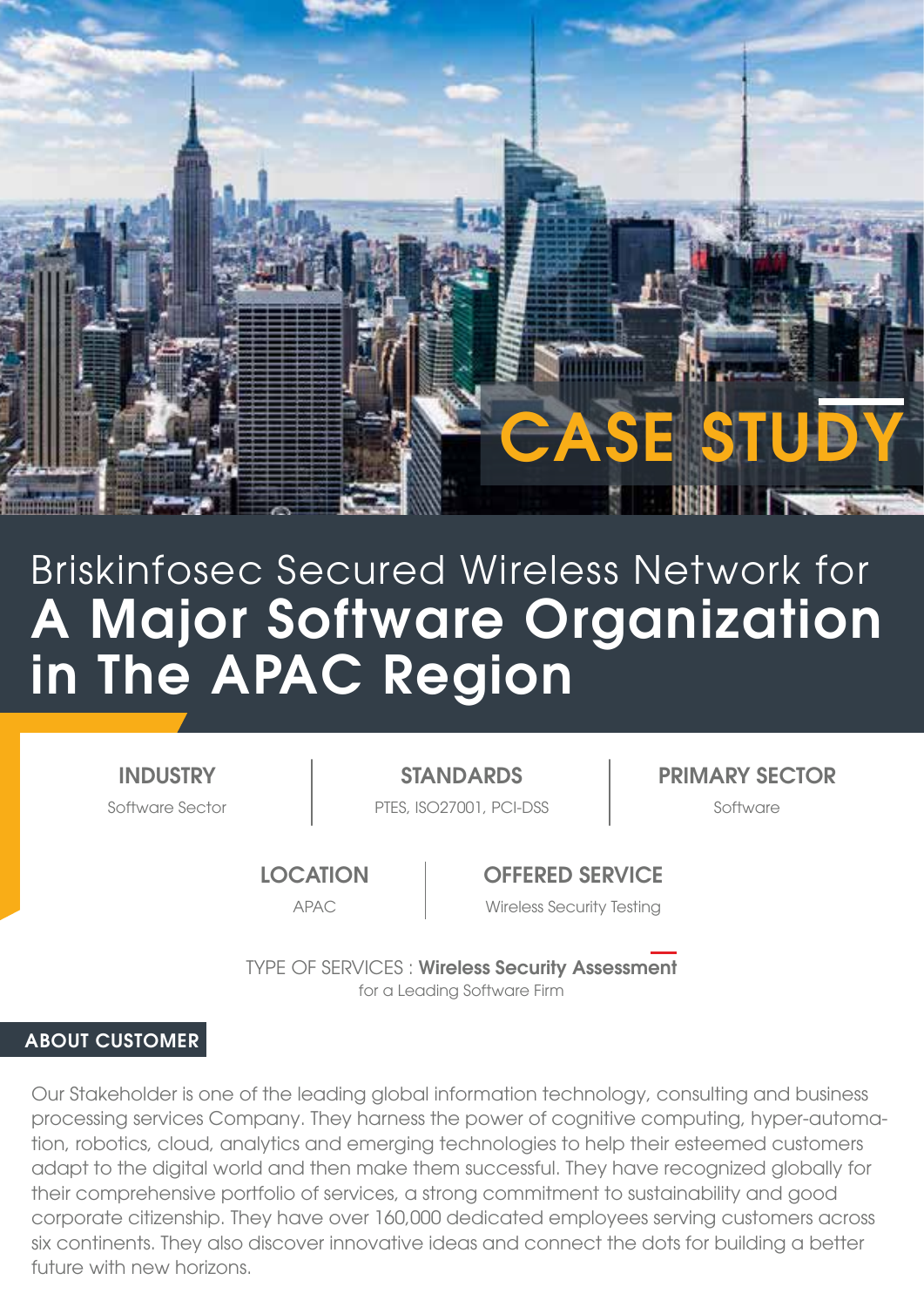#### ASSESSMENT SCOPE

To find the vulnerabilities, Our Stakeholder wanted us to conduct a proactive Penetration test to find out if there any loopholes for hackers to gain access to systems. During the assessment, we only get the access to the router but not the other internal things like the number of people connected to the router and their passwords. We will be testing in the wireless frequency range.

#### THE SOLUTION

Briskinfosec followed standards like Penetration testing execution standards (PTES) and Payment card Industry Data Security Standards ( PCI\_DSS ) to identify all exposed vulnerabilities in the Website.

Key highlights of the Vulnerability fix are as follows :

| We were able to quickly identify the MAC (Medium access control) address of the client without even connecting to it.

| We could disconnect the client from the router for a certain period. Even after implementing the MAC filter in the router, we were able to perform MAC spoofing and then join the Network.

| We were able to crack the WI-FI password without much strain as the passwords were easily guessable.

| Once we agined access to the Network, we were able to sniff the entire network.

**Ne performed vulnerability assessment by both** automation and manual method of identifying the issues.

| We provided the complete vulnerability fixing document as a reference to your development team.

# **TECHNICAL SECURITY ASSESSMENT REPORT**

Complete security testing was carried out. All the detected issues and the proof of concept ( POC ) will be covered with detailed steps in a PDF format.

## ISSUE TRACKING SHEET

All the identified issues were captured and will the be subjected for the retest review in an XLS format.

## WORKFLOW REPORT

Every process was carried out by the entire team without ignorance of anything.

# FINAL BUG FIX REPORT

Overview of the entire engagement, the issues identified and the recommendations made to mitigate the same.

## **CHALLENGES**

During a security assessment, there were certain complications that were faced by our security team. Those challenges are elucidated below :

| Sometimes while accessing the requirements, there would be restrictions even after which the customers demand that particular information.

| To make a word list for password cracking, we invested many efforts on Open source intelligence (OSINT).

| Password cracking consumed too much of time.

# THE DELIVERABLE

The reports and the remediation information provided were customized to match the Stakeholder's operational environment and development framework. The following reports were submitted to the customer.

Key highlights of the bug fix are cited below :

# **DAILY STATUS REPORT**

This wireless security assessment consumed around 1-2 weeks of time including retest. During the process of testing, issues were identified and we shared all identified issues with corresponding recommendation Fix over mail on a daily basis. Our prospect looked at the given valid report (XLS) and started working the fix right from Day 1 as they need not work laboriously on the last day when the entire report is given by the security team thus making their final assessment report easier for preparation.